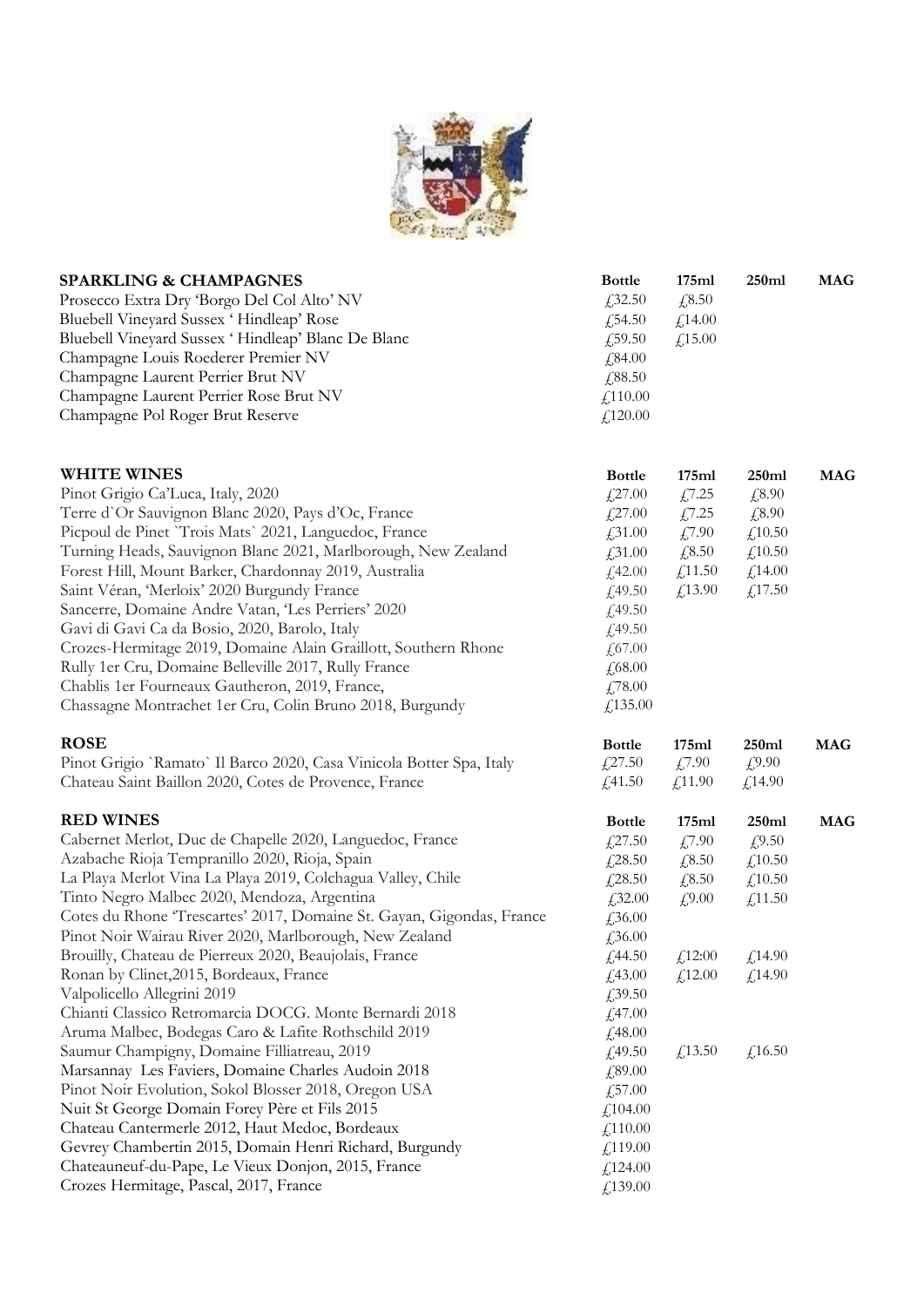| Chateau Langoa Barton, Saint-Julien 2006, Gironde, France | $\angle 149.50$                                           |                 |
|-----------------------------------------------------------|-----------------------------------------------------------|-----------------|
| Ch Batailley Pauillac 2006, Bordeaux, France              | $\angle 149.50$                                           |                 |
| Chateau Beaumont Haut Medoc 2010 Bordeaux, France         |                                                           | $\angle 150.00$ |
| Chateau Meyney, Saint-Estéphe, 2000 Bordeaux, France      |                                                           | f275.00         |
| <b>DESSERT WINES</b>                                      | $\frac{1}{2}$ Bottle<br><b>Bottle</b>                     | 125ml           |
| Sauternes Les Minget                                      | $\textit{\textbf{f}}$ ,49.00 $\textit{\textbf{f}}$ ,29.00 | $\angle 9.50$   |

2015 Muscat Beaumes de Venise Rhone France £51.00 £33.00 £10.50

Vintages may vary. 125ml Glasses Available on Request.

| Classic Martini         | f9.50          |
|-------------------------|----------------|
| Espresso Martini        | f9.50          |
| <b>Bloody Mary</b>      | £8.50          |
| White Lady              | $f_{1}^{9.00}$ |
| Negroni                 | $f_{1}^{9.00}$ |
| Side Car                | $f_{1}^{9.00}$ |
| <b>Brandy Alexander</b> | f9.00          |
| Whisky Sour             | $f_{1}^{9.00}$ |

## **COCKTAILS MOCKTAILS**

| Classic Martini  | f9.50        | Nojito              | $\sqrt{.5.50}$ |
|------------------|--------------|---------------------|----------------|
| Espresso Martini | f(9.50)      | Pink Cranberry Fizz | $\sqrt{.5.50}$ |
| Bloody Mary      | $\sqrt{.50}$ | Pineapple Fresh     | $\sqrt{.5.50}$ |
| White Lady       | f9.00        | Elderflower & Mint  | $\sqrt{.5.50}$ |
| Negroni          | £9.00        | Virgin Mary         | f4.00          |

## Other Cocktails available on request

| <b>SHERRY</b>                  | 50ml             | 100ml         |
|--------------------------------|------------------|---------------|
| Harveys Bristol Cream          | f(2.90)          | $\sqrt{5.80}$ |
| Tio Pepe Palmino Fino          | $\sqrt{3.50}$    | $\sqrt{6.80}$ |
| Jerez Mira La Mar Palo Cortado | $\sqrt{3.50}$    | $\sqrt{6.80}$ |
| Oloroso, Barbadillo            | $\sqrt{3.80}$    | £7.40         |
| Pedro Ximenez Emilio Lustau    | $\sqrt{3.80}$    | £7.40         |
| <b>PORT</b>                    | 50 <sub>ml</sub> | 100ml         |
| Taylor's LBV Port 2016         | $\sqrt{5.00}$    | f10.00        |

Quinta De La Rosa Ruby Reserve  $\qquad \qquad \text{\large\it \pounds}6.00 \qquad \qquad \text{\large\it \pounds}11.00$ Ports Quinta Da Caivosa 10 Y/O Tawny  $f$ 7.00  $f$ 13.00 Fonseca Vintage Port 1985  $f_2$ 12.50  $f_3$ 22.00